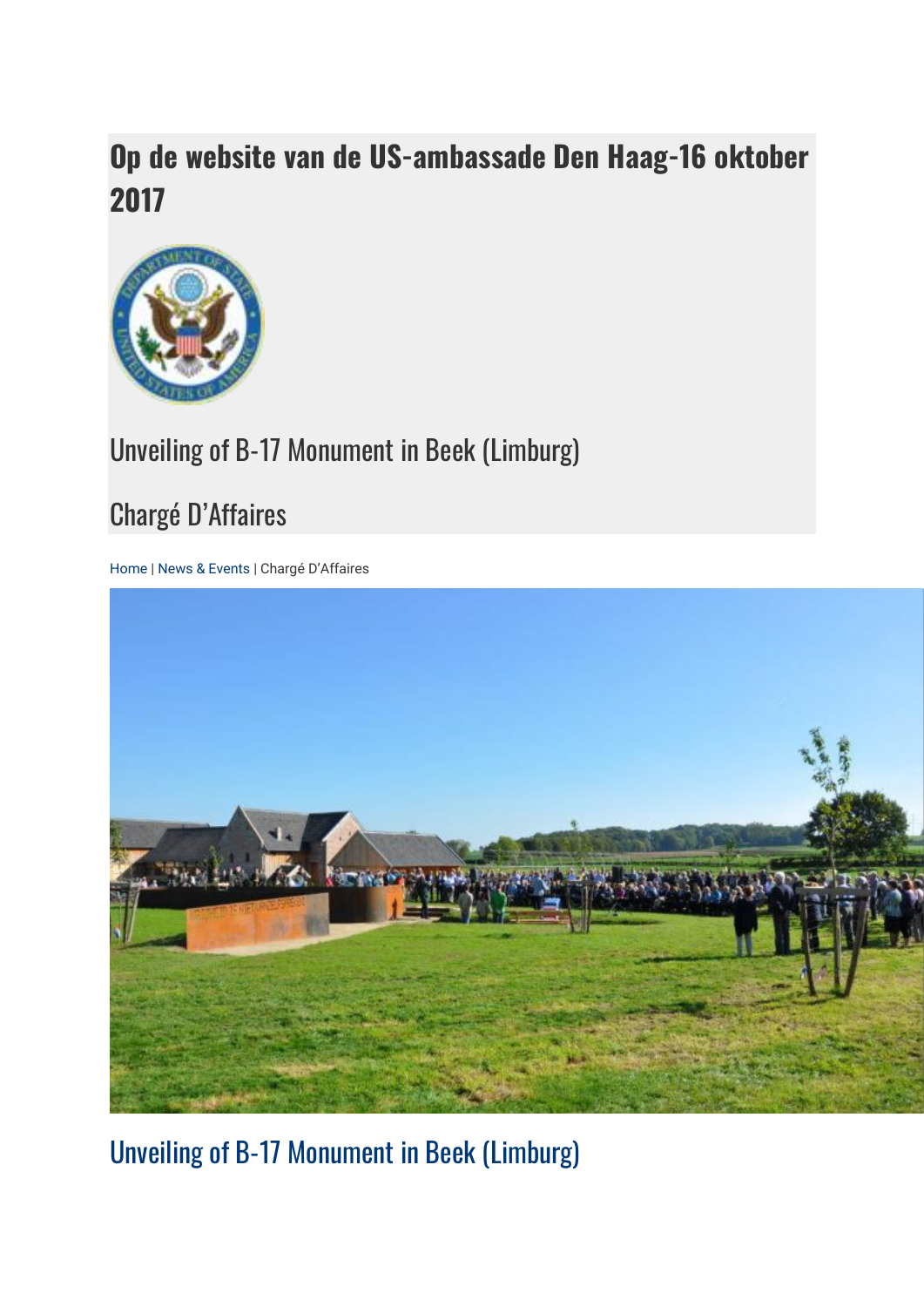The Chargé d'Affaires Shawn Crowley delivered remarks at the unveiling of a new monument in the community of Beek on Saturday, October 14. He was joined by Mayor Christine van Basten-Boddin and the deputy Governor of the Province of Limburg Ger Koopmans. The Embassy's Air Attaché Colonel Scott Fisher also participated in the ceremony.



Group photo with family members

On October 14, 1943, a B-17, piloted by 1st Lt. Vernon K. Cole, 24, was hit by a rocket over the Netherlands. Cole ordered an immediate bail-out. Four crew members were killed that day; six were able to parachute to safety. All six were captured by the Germans and spent the rest of the war in various German Prisoner of War camps. The last of the survivors, Lt. Joseph Columbus, died in 2009.

This monument was dedicated to that B-17. More than thirty American family members of the crew attended the ceremony. In his remarks, the Crowley thanked Roy Göttgens and the *[Stichting Herdenking Oorlogsslachtoffers Beek](http://www.dodenherdenking-beek.nl/)* for their research and dedication to this project. The full remarks are below.

## **Remarks by CDA Shawn Crowley- Beek, October 14, 2017**

*Hartelijk dank dat wij ons mogen aansluiten bij jullie vandaag. Ik verontschuldig mij voor het doorgaan in het engels, maar mijn nederlands heeft nog steeds werk nodig.*

**Deputy Governor Koopmans, General Alex, Col. Fisher, Mayor van Basten-Boddin, and most importantly the community of Beek and the family members of the**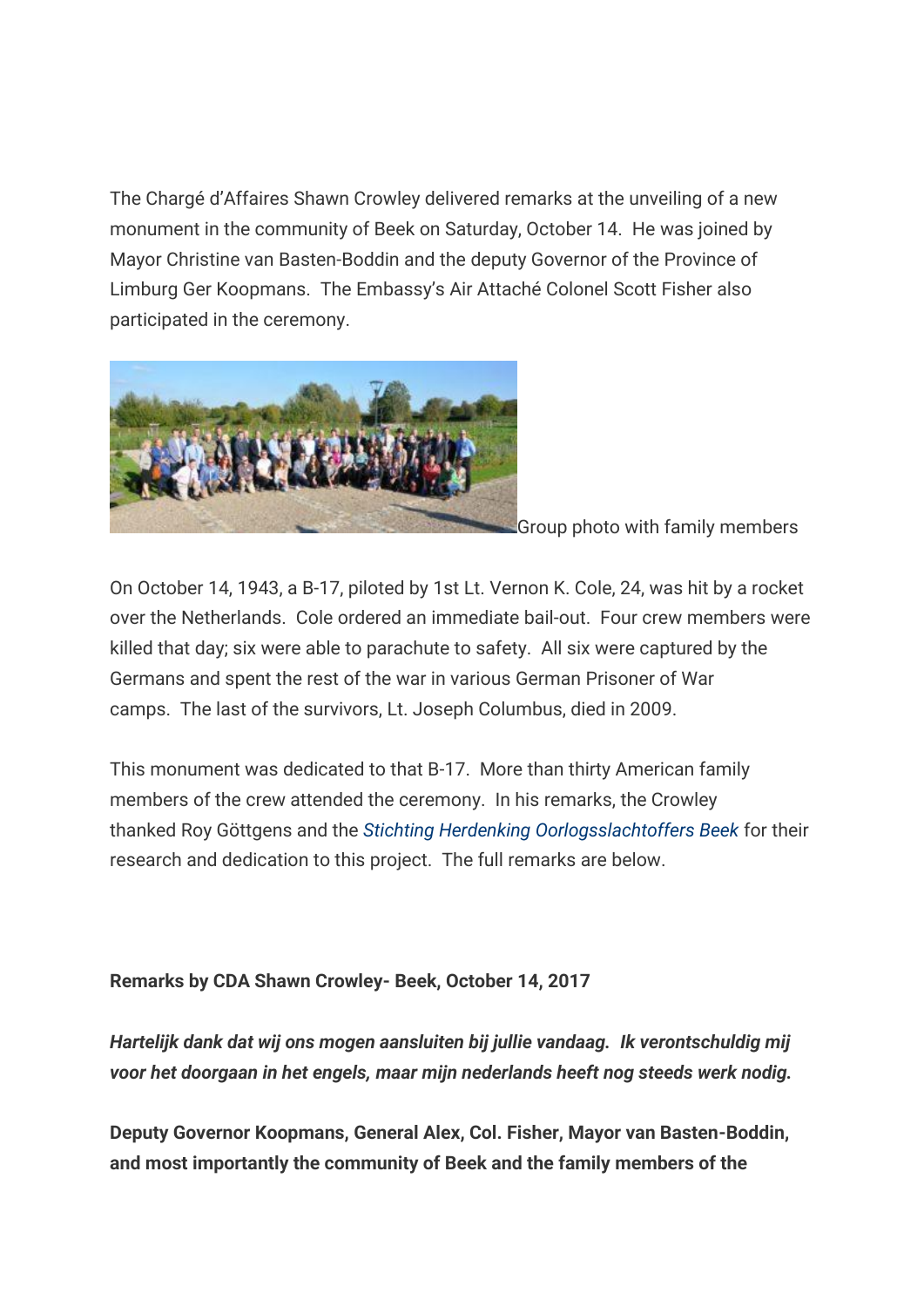**crew. Thank you for remembering the brave deeds of 74 years ago during by those struggling the struggle to defeat fascism.**

**I would like to recognize Roy Göttgens and everyone in the** *Stichting Herdenking Oorlogsslachtoffers Beek* **for the research and outstanding work that made this ceremony possible. We would not be here without you. I understand that some of the American family members found one another only after Roy tracked them down in the United States.**

**We are here today on the one hand to remember the crew. They came from all over America. They were all young men, younger than my son and daughter. 2nd Lt. Robert Partridge was the oldest at 25; 2nd Lt. Vernon Cole and Technical Sgt. Robah Shields Jr. were 24; Staff Sgt. Irving Mills was 23; 2nd Lt. Joseph Columbus, 2nd Lt. Charles Kuehn, Staff Sgt. Donald Richardson, and Technical Sgt. Robert Folk were all 22; Staff Sgt. Adrien Wright was 20; and the youngest–Staff Sgt. Frederick Zumpf–was only 19.** 

**Few of them probably knew much – if anything – about the Netherlands. And yet it was here that they met their fate. Their flying fortress set off from England to neutralize four ball bearing factories in Schweinfurt used by the Germans to build planes and tanks. They never made it. Instead, four of them died here in Beek and six were captured.**

**October 14, 1943, saw numerous examples of bravery and courage, scenes repeated often throughout the Second World War. The pilot, Lt. Vernon Cole, steered his crashing plane away from Beek to avoid casualties on the ground. Brave Dutch citizens in Geleen risked their own lives trying to prevent police from arresting the Americans who had survived.**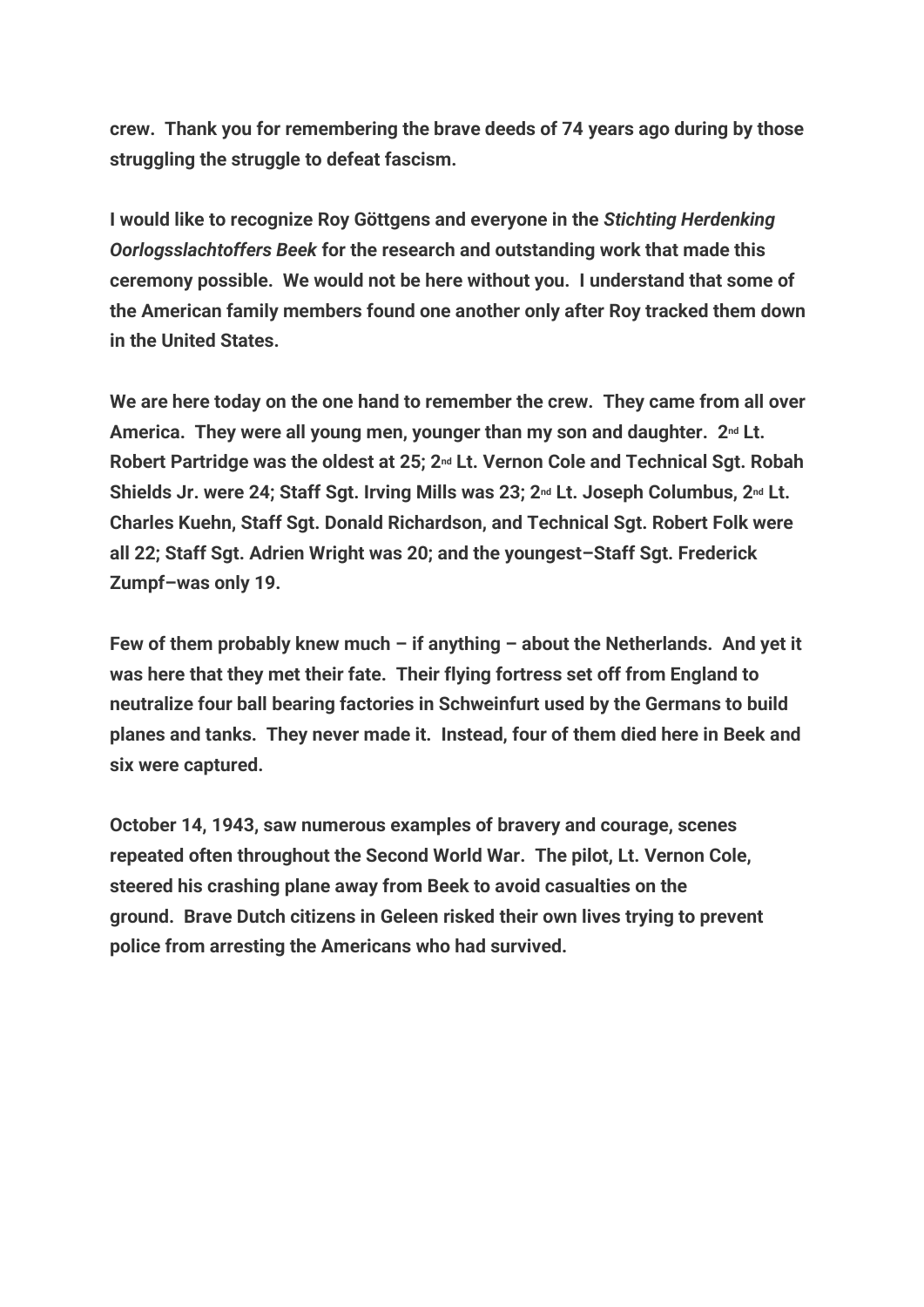

Chargé d'Affaires Shawn Crowley, Mayor

Christine van Basten-Boddin, Air Attaché Colonel Scott Fisher **As the Mayor mentioned, we are also here today to remember what these young men were fighting for. I think that is summed up nicely by the** *Stichting's*  **motto: "***Vrijheid is niet vanzelfsprekend***." We cannot take freedom for granted, or as President Kennedy once said, freedom is not free.**

**Both the United States and the Netherlands remain committed to what these young airmen stood for. Together our countries are more secure and more prosperous. Some of you may not know it, but the relationship between the Netherlands and the United States is the longest, peaceful, unbroken connection my country has with any nation in the world. These ties were forged as allies in both war and in peace. They were forged through trade and investment that supports one million jobs on both sides of the Atlantic. They were forged through the Marshall Plan, which was launched 70 years ago and provided aid to the Dutch people worth more than \$1,700 per capita today. Most importantly, they are maintained by the connections that countless individuals have made with each other through ceremonies such as this one, through educational exchanges, and through travel. We should all do our part to keep these vital links alive.**

**The longer I spend in this country, the more I am struck and immensely touched by the Dutch determination to remember those who fought for their freedom. I am especially grateful for your efforts to pass these stories to the younger generations. I hope that the presence of the most senior U.S. civilian and military officials in the Netherlands here today is a small sign of how much we appreciate and value your efforts.**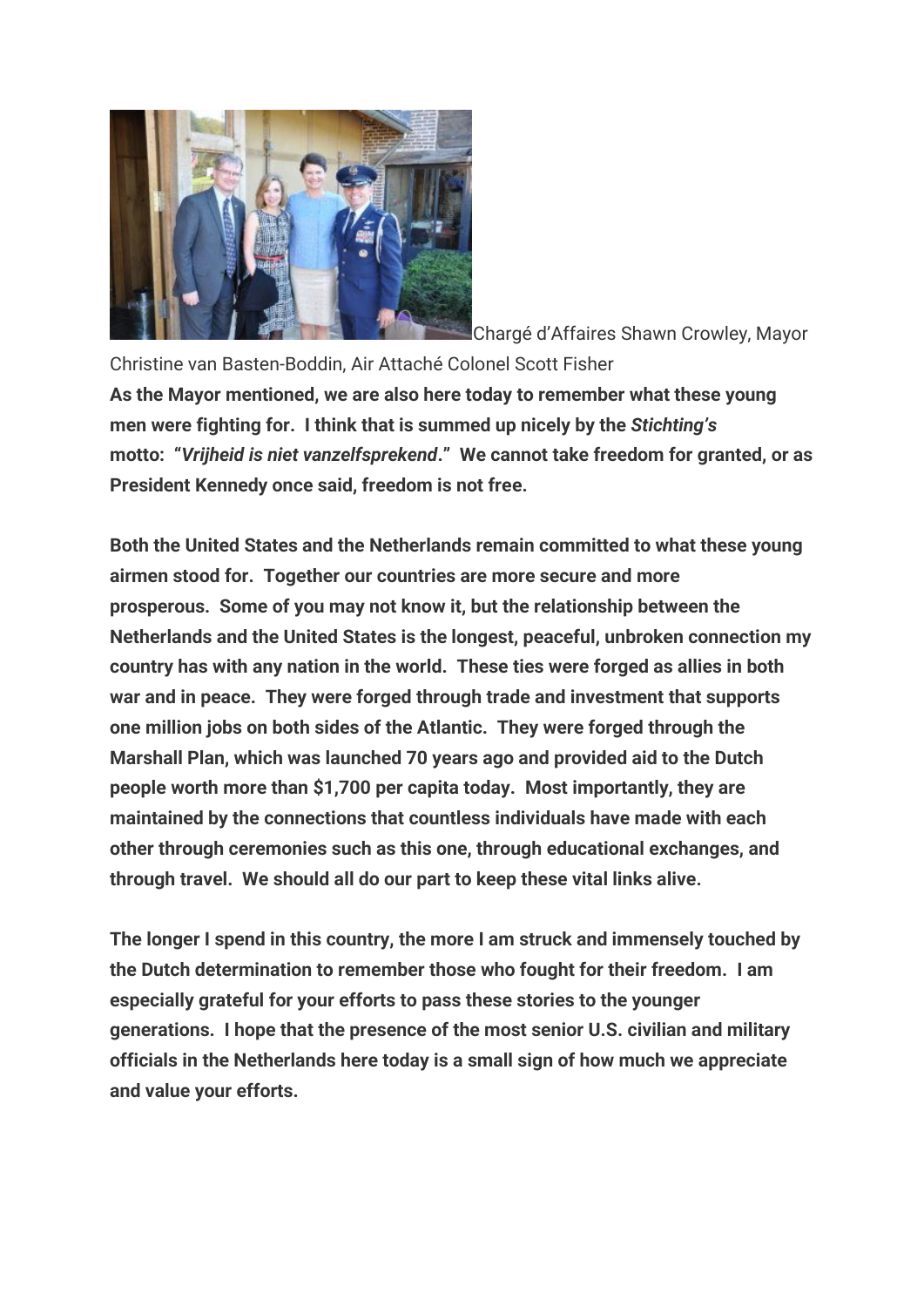*Hoe langer ik hier in dit land verblijf, hoe meer het mij opvalt en raakt hoe de Nederlander diegenen koestert, die gevochten hebben voor hun vrijheid. Hartelijk dank daarvoor.* **Thank you.**